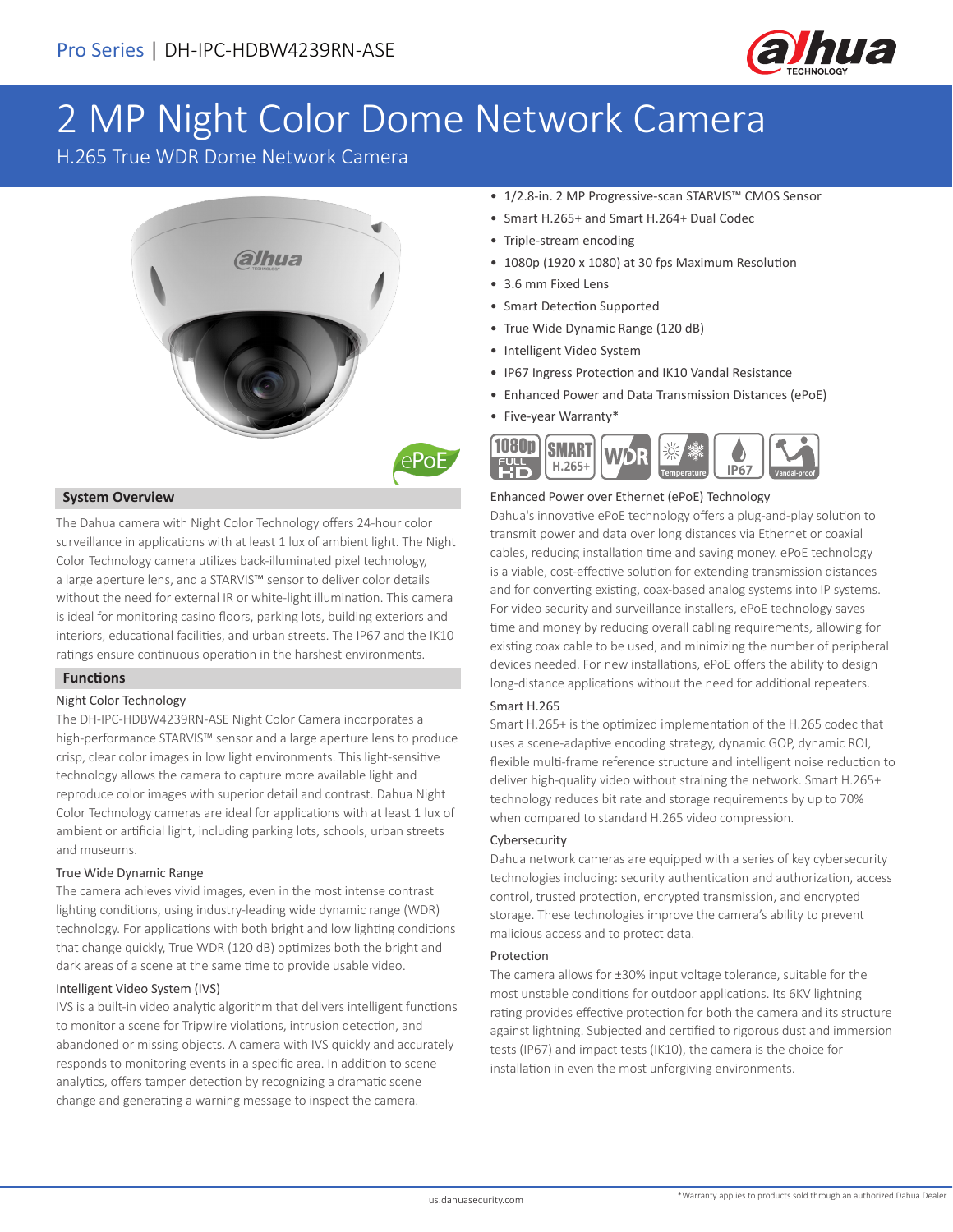# Pro Series |DH-IPC-HDBW4239RN-ASE

# **Technical Specification**

| Callicia                        |          |                                                                                                                     |                                                                                       |                            |                           |  |
|---------------------------------|----------|---------------------------------------------------------------------------------------------------------------------|---------------------------------------------------------------------------------------|----------------------------|---------------------------|--|
| Image Sensor                    |          | 1/2.8-in. 2 MP Progressive-scan STARVIS™ CMOS                                                                       |                                                                                       |                            |                           |  |
| <b>Effective Pixels</b>         |          | 1920(H) x 1080(V)                                                                                                   |                                                                                       |                            |                           |  |
| RAM/ROM                         |          | 256 MB/32 MB                                                                                                        |                                                                                       |                            |                           |  |
| <b>Scanning System</b>          |          | Progressive                                                                                                         |                                                                                       |                            |                           |  |
| <b>Electronic Shutter Speed</b> |          |                                                                                                                     | Auto, Manual; 1/3 s to 1/100000 s                                                     |                            |                           |  |
| Minimum Illumination            |          |                                                                                                                     | Color: 0.001 lux at F1.0 (1/3 s, 30 IRE)<br>Color: 0.006 lux at F1.0 (1/30 s, 30 IRE) |                            |                           |  |
| S/N Ratio                       |          | More than 50 dB                                                                                                     |                                                                                       |                            |                           |  |
| Lens                            |          |                                                                                                                     |                                                                                       |                            |                           |  |
| Lens Type                       |          | Fixed                                                                                                               |                                                                                       |                            |                           |  |
| Mount Type                      |          | Board-in                                                                                                            |                                                                                       |                            |                           |  |
| Focal Length                    |          | 3.6 mm                                                                                                              |                                                                                       |                            |                           |  |
| Maximum Aperture                |          | F1.0                                                                                                                |                                                                                       |                            |                           |  |
| Angle of View                   |          | Horizontal: 87°<br>Vertical: 47°                                                                                    |                                                                                       |                            |                           |  |
| <b>Focus Control</b>            |          | Fixed                                                                                                               |                                                                                       |                            |                           |  |
| Close Focus Distance            |          | 1.60 m (5.30 ft)                                                                                                    |                                                                                       |                            |                           |  |
| DORI <sup>1</sup>               | Lens     | Detect<br>$(8$ ppf $)$                                                                                              | Observe<br>$(19$ ppf $)$                                                              | Recognize<br>$(38$ ppf $)$ | Identify<br>$(76$ ppf $)$ |  |
| Distance                        | $3.6$ mm | 53 m (174 ft) 21 m (69 ft) 11 m (36 ft)                                                                             |                                                                                       |                            | 5 m $(16 ft)$             |  |
| Installation Angle              |          |                                                                                                                     |                                                                                       |                            |                           |  |
| Range                           |          | Pan: 0° to 360°<br>Tilt: 0° to 80°<br>Rotation: 0° to 360°                                                          |                                                                                       |                            |                           |  |
| Video                           |          |                                                                                                                     |                                                                                       |                            |                           |  |
| Compression                     |          | H.265, H.264, H.264B, H.264H, MJPEG (Sub Stream)                                                                    |                                                                                       |                            |                           |  |
| <b>Smart Codec</b>              |          | Smart H.265+, Smart H.264+                                                                                          |                                                                                       |                            |                           |  |
| <b>Streaming Capability</b>     |          | Three (3) Streams                                                                                                   |                                                                                       |                            |                           |  |
| Resolution                      |          | 1080p (1920 x 1080), 1.3 MP (1280 x 960),<br>720p (1280 x 720), D1 (704 x 480), VGA (640 x 480),<br>CIF (352 x 240) |                                                                                       |                            |                           |  |
|                                 |          | Main Stream: 1080 at 30 fps                                                                                         |                                                                                       |                            |                           |  |
| Frame Rate                      |          | Sub Stream 1: D1 at 30 fps                                                                                          |                                                                                       |                            |                           |  |
|                                 |          | Sub Stream 2: 1080p at 30 fps                                                                                       |                                                                                       |                            |                           |  |
| <b>Bit Rate Control</b>         |          | CBR/VBR                                                                                                             |                                                                                       |                            |                           |  |
| <b>Bit Rate</b>                 |          | H.264: 24 K to 10240 Kbps<br>H.265: 14 K to 9984 Kbps                                                               |                                                                                       |                            |                           |  |

| Day/Night                              | Color (default), Auto (Electronic), B/W                                                                                                                                                                                                                               |
|----------------------------------------|-----------------------------------------------------------------------------------------------------------------------------------------------------------------------------------------------------------------------------------------------------------------------|
| <b>BLC Mode</b>                        | BLC, HLC, True WDR (120 dB)                                                                                                                                                                                                                                           |
| White Balance                          | Auto, Natural, Street Lamp, Outdoor, Manual                                                                                                                                                                                                                           |
| Gain Control                           | Auto, Manual                                                                                                                                                                                                                                                          |
| Noise Reduction                        | 3D DNR                                                                                                                                                                                                                                                                |
| <b>Motion Detection</b>                | Off, On (4 Zones, Rectangular)                                                                                                                                                                                                                                        |
| Region of Interest                     | Off, On (4 Zones)                                                                                                                                                                                                                                                     |
| Digital Zoom                           | 16x                                                                                                                                                                                                                                                                   |
| Flip                                   | 0°, 90°, 180°, 270°                                                                                                                                                                                                                                                   |
| Mirror                                 | Off, On                                                                                                                                                                                                                                                               |
| <b>Privacy Masking</b>                 | Off, On (4 Areas, Rectangular)                                                                                                                                                                                                                                        |
| Audio                                  |                                                                                                                                                                                                                                                                       |
| Compression                            | G.711a, G.711Mu, G.726                                                                                                                                                                                                                                                |
| Network                                |                                                                                                                                                                                                                                                                       |
| Ethernet                               | RJ-45 (10/100 Base-T)                                                                                                                                                                                                                                                 |
| Protocol                               | HTTP, HTTPS, TCP, ARP, RTSP, RTP, RTCP, UDP,<br>PPPOE, IEEE802.1X, SMTP, SNMP, FTP, DHCP, DNS,<br>DDNS, PPPoE, IPV4/V6, QoS, UPnP, NTP, Bonjour,<br>IEEE 802.1, Multicast, ICMP, IGMP, TLS, SSH, NFS                                                                  |
| Interoperability                       | ONVIF Profile S&G, API                                                                                                                                                                                                                                                |
| <b>Streaming Method</b>                | Unicast, Multicast                                                                                                                                                                                                                                                    |
| <b>Maximum User Access</b>             | 10 Users /20 Users                                                                                                                                                                                                                                                    |
| <b>Edge Storage</b>                    | Network Attached Storage (NAS)<br>Local PC for Instant Recording<br>Micro SD Card Slot, 128 GB maximum                                                                                                                                                                |
| Web Viewer                             | IE, Chrome, Firefox, Safari                                                                                                                                                                                                                                           |
| Management Software                    | Smart PSS, DSS, DMSS                                                                                                                                                                                                                                                  |
| Mobile Operating System                | IOS, Android                                                                                                                                                                                                                                                          |
| Cybersecurity                          | Video Encryption, Firmware Encryption,<br>Configuration Encryption, Digest, WSSE, Account<br>Lockout, Security Logs, IP/MAC Filtering, Generating<br>and Importing X.509 Certification, Syslog, HTTPS,<br>802.1x, Trusted Boot, Trusted Execution, Trusted<br>Upgrade |
| Certifications                         |                                                                                                                                                                                                                                                                       |
| Safety                                 | UL 60950-1<br>EN 60950:2000                                                                                                                                                                                                                                           |
| Electromagnetic Compatibility<br>(EMC) | FCC CFR 47 Part 15 Subpart B                                                                                                                                                                                                                                          |
| Interface                              |                                                                                                                                                                                                                                                                       |
| Audio                                  | Input: One (1) Channel<br>Output: One (1) Channel                                                                                                                                                                                                                     |
| Alarm                                  | Input: One (1) Channel (5 mA, 5 VDC)<br>Output: One (1) Channel (300 mA, 12 VDC)                                                                                                                                                                                      |
| Electrical                             |                                                                                                                                                                                                                                                                       |
| Power Supply                           | 12 VDC, 1 A (±30%); PoE (802.3af, Class 0)                                                                                                                                                                                                                            |
| Power Consumption                      | < 3.7 W                                                                                                                                                                                                                                                               |

1. The DORI distance is a measure of the general proximity for a specific classification to help pinpoint the<br>right camera for your needs. The DORI distance is calculated based on sensor specifications and lab test<br>results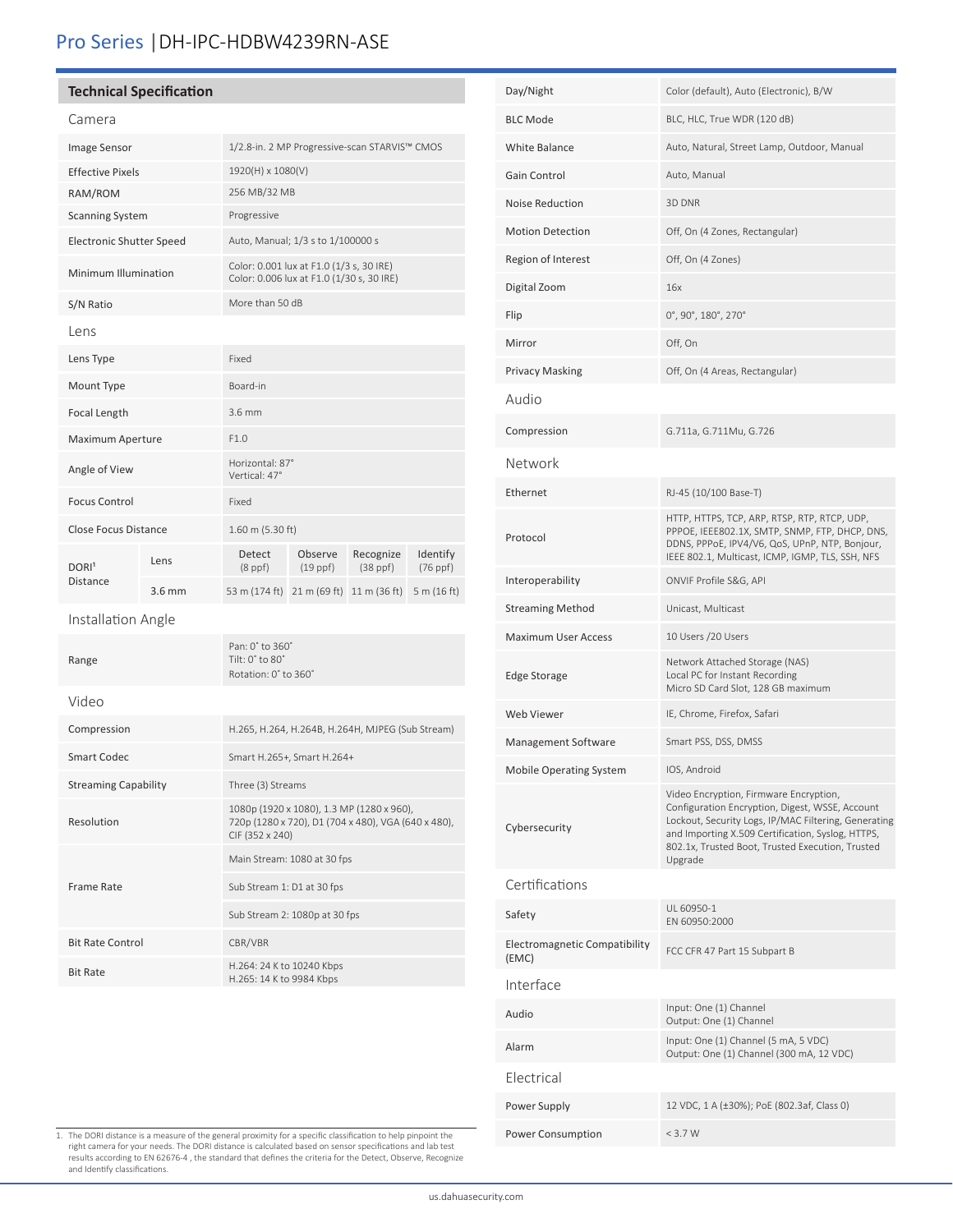# Pro Series | DH-IPC-HDBW4239RN-ASE

#### Environmental

| <b>Operating Temperature</b> | $-30^{\circ}$ C to +60° C (-22° F to +140° F)<br>Less than 95% RH |
|------------------------------|-------------------------------------------------------------------|
| Storage Temperature          | $-30^{\circ}$ C to +60° C (-22° F to +140° F)<br>Less than 95% RH |
| <b>Ingress Protection</b>    | <b>IP67</b>                                                       |
| Vandal Resistance            | IK10                                                              |
| Construction                 |                                                                   |
| Casing                       | Metal                                                             |
| <b>Dimensions</b>            | $\varphi$ 122.0 mm x 88.90 mm ( $\varphi$ 4.80 in. x 3.50 in.)    |
| Net Weight                   | $0.44$ kg $(0.97$ lb)                                             |
| <b>Gross Weight</b>          | $0.58$ kg $(1.29$ lb)                                             |
|                              |                                                                   |

Intelligence

IVS triggers an alarm and takes a defined action for the following events:

| Standard Features           | • Tampering with the camera.<br>• Error writing to an onboard Micro SD card.<br>• Error sending or receiving data over the network.<br>• Unauthorized access to the camera. |
|-----------------------------|-----------------------------------------------------------------------------------------------------------------------------------------------------------------------------|
| <b>Premium Features</b>     |                                                                                                                                                                             |
| Motion                      | An object moves through any part of the scene.                                                                                                                              |
| Tripwire                    | A target crosses a user-defined line.                                                                                                                                       |
| Intrusion                   | A target enters or exits a defined perimeter.                                                                                                                               |
| Scene Change                | A person or object moves the camera to change the scene<br>or covers the camera to obscure the scene                                                                        |
| Abandoned/Missing<br>Object | A target leaves an object in designated area, or a target<br>removes an object from the same designated area.                                                               |
|                             |                                                                                                                                                                             |

# **ePoE Transmission Distances**

Via CAT5E/CAT6 Ethernet Cable ePoE supply voltage 48 V Maximum DC resistance < 10 Ω/100 m

| Cable Length,<br>m(ft) | Bandwidth,<br>Mbps | PoE Load Capacity,<br>W | Hi-PoE Load Capacity,<br>W | Working<br>Mode |
|------------------------|--------------------|-------------------------|----------------------------|-----------------|
| 100 (328)              | 100                | 25.5                    | 53                         | IEEE/E100       |
| 200 (656)              | 100                | 25.5                    | 33                         | E100            |
| 300 (984)              | 100                | 19                      | 19                         | E100            |
| 400 (1312)             | 10                 | 17                      | 17                         | F <sub>10</sub> |
| 500 (1640)             | 10                 | 13                      | 13                         | E10             |
| 800 (2625)             | 10                 |                         |                            | F <sub>10</sub> |

# Via CAT5E/CAT6 Ethernet Cable

ePoE supply voltage 53 V Maximum DC resistance < 10 Ω/100 m

| Cable Length,<br>m(ft) | Bandwidth,<br>Mbps | PoE Load Capacity,<br>W | Hi-PoE Load Capacity,<br>W | Working<br>Mode |
|------------------------|--------------------|-------------------------|----------------------------|-----------------|
| 100 (328)              | 100                | 25.5                    | 53                         | IEEE/E100       |
| 200 (656)              | 100                | 25.5                    | 47                         | E100            |
| 300 (984)              | 100                | 25.5                    | 32                         | E100            |
| 400 (1312)             | 10                 | 23                      | 26                         | E10             |
| 500 (1640)             | 10                 | 20                      | 20                         | E10             |
| 800 (2625)             | 10                 | 13                      | 13                         | E10             |

## Via RG-59 Coaxial Cable

ePoE supply voltage 48 V Maximum DC resistance < 5 Ω/100 m

| Cable Length,<br>m(ft) | Bandwidth,<br>Mbps | PoE Load Capacity,<br>W | Hi-PoE Load Capacity,<br>W | Working<br>Mode  |
|------------------------|--------------------|-------------------------|----------------------------|------------------|
| 100 (328)              | 100                | 25.5                    | 50                         | IEEE/E100        |
| 200 (656)              | 100                | 25.5                    | 30                         | F <sub>100</sub> |
| 300 (984)              | 100                | 18                      | 18                         | E100             |
| 400 (1312)             | 100                | 15                      | 15                         | F100             |
| 500 (1640)             | 10                 | 12                      | 12                         | F <sub>10</sub>  |
| 800 (2625)             | 10                 | 6                       | 6                          | E10              |
| 1000 (3281)            | 10                 | 5                       | 5                          | F <sub>10</sub>  |

## Via RG-59 Coaxial Cable

ePoE supply voltage 53 V Maximum DC resistance < 5 Ω/100 m

| Cable Length,<br>m(ft) | Bandwidth,<br>Mbps | PoE Load Capacity,<br>W | Hi-PoE Load Capacity,<br>W | Working<br>Mode  |
|------------------------|--------------------|-------------------------|----------------------------|------------------|
| 100 (328)              | 100                | 25.5                    | 52                         | IEEE/E100        |
| 200 (656)              | 100                | 25.5                    | 48                         | F100             |
| 300 (984)              | 100                | 25.5                    | 30                         | F <sub>100</sub> |
| 400 (1312)             | 100                | 20                      | 23                         | F <sub>100</sub> |
| 500 (1640)             | 10                 | 16                      | 16                         | F <sub>10</sub>  |
| 800 (2625)             | 10                 | 10                      | 10                         | F <sub>10</sub>  |
| 1000 (3281)            | 10                 | 8                       | 8                          | F <sub>10</sub>  |
|                        |                    |                         |                            |                  |